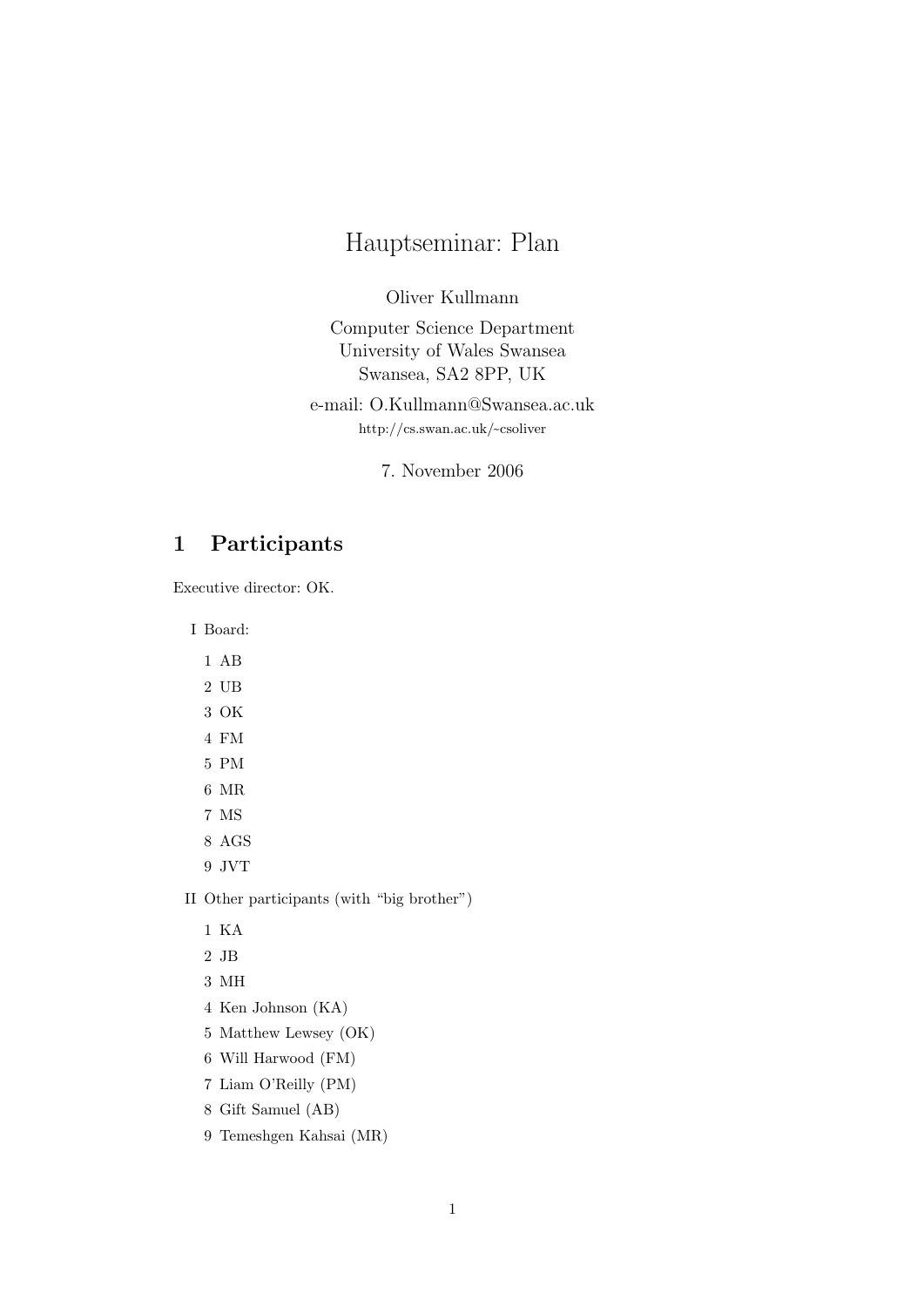### 2 Book

José Luiz Fiadeiro Categories for Software Engineering [3]

- 1. Chapter 1 ,,Introduction"
- $2. Part I, Basics''$

Chapter 2 "Introducing Categories"

- $\cdot$ 1, Graphs"
- .2 "Categories"
- .3 " Distinguished Kinds of Morphisms"

Chapter 3 "Building Categories"

Chapter 4 "Universal Constructions"

Chapter 5, Functors"

3. Part II "Advanced Topics"

Chapter 6 "Functor-Based Constructions"

Chapter 7 "Adjunctions"

4. Part III "Applications"

Chapter 8, CommUnity"

Chapter 9 "Architectural Description"

Chapter 10 "An Algebra of Connectors"

#### 2.0.1 Further literature

- 1. Background
	- (a) F. William Lawvere and Stephen H. Schanuel Conceptual Mathematics: A first introduction to categories [7]
- 2. Completion
	- (a) J. Lambek und P.J. Scott Introduction to higher order categorical logic  $[4]$ , Part 0 "Introduction to category theory"
	- (b) Thomas S. Blyth Categories [2]
	- (c) Benjamin C. Pierce Basic Category Theory for Computer Scientists [8]
- 3. Outlook
	- (a) Saunders Mac Lane Categories for the Working Mathematician [5]
	- (b) Jiří Adámek, Horst Herrlich und George E. Strecker Abstract and Concrete Categories (The Joy of Cats) [1]
	- (c) J. Lambek und P.J. Scott Introduction to higher order categorical logic [4]
	- (d) Saunders Mac Lane und Ieke Moerdijk Sheaves in Geometry and Logic: A First Introduction to Topos Theory [6]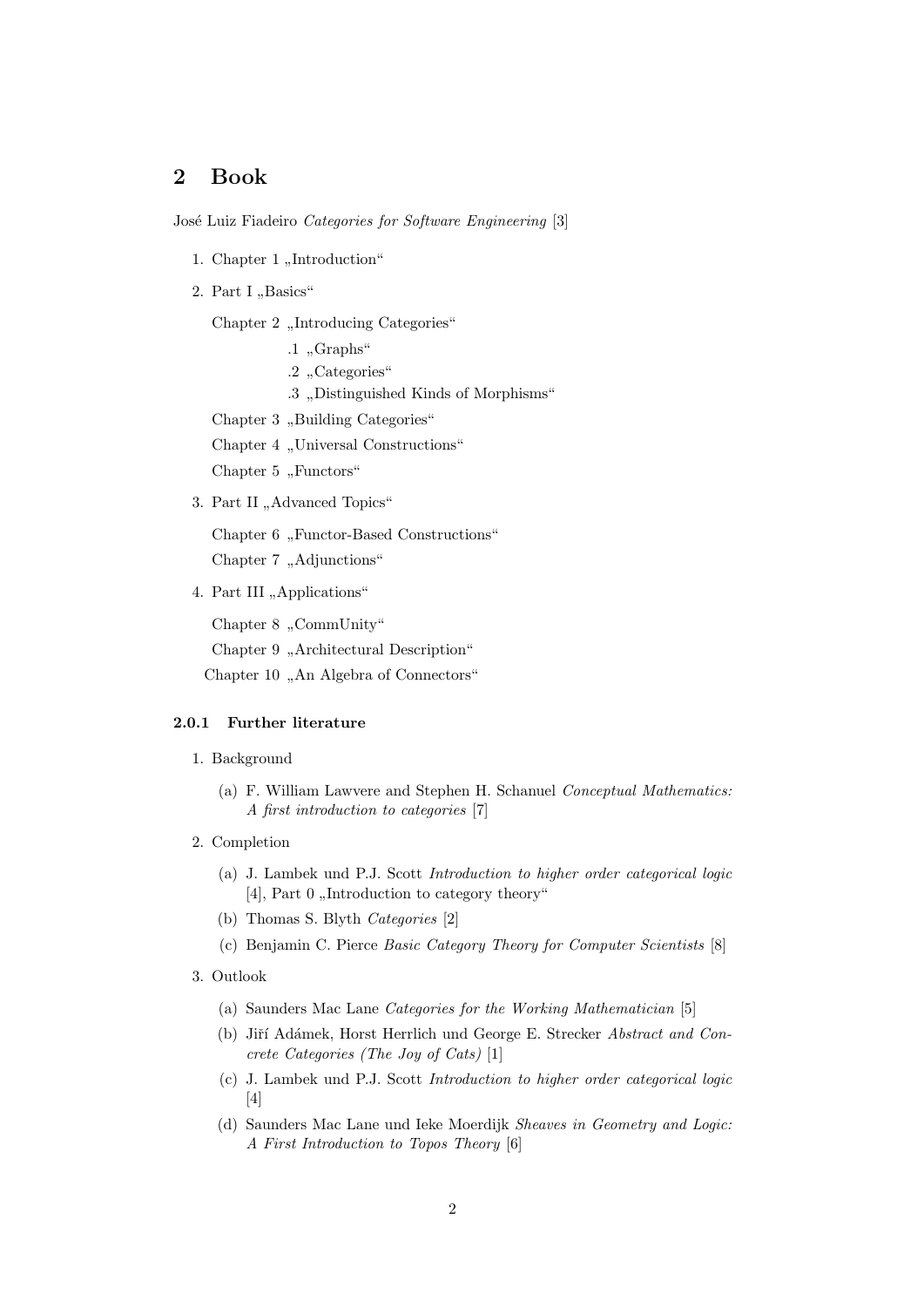### 3 Ordinary seminar units

#### I First semester

- (a)  $24.10.2006 + 31.10.2006$ , OK:
	- i. [3]:
		- A. 2.1, 2.2 B. 3.1.4, 3.1.5
		- C. 3.2.1
		- D. 5.1.1, 5.1.4
		- E. 7.1.2, 7.1.3, 7.1.6
- (b)  $8.11.2006 + 15.11.2006$ , Ken (KA). Foundations: subcategories, special morphisms, special functors, special objects, product category, dual category, diagrams
	- i. [3]:
		- A. 2.2.10, 2.2.11
		- B. 2.3
		- C. 3.1
		- D. 3.2.2, 3.2.3
		- E. 3.3.1 3.3.7
		- F. 4.1
		- G. 5.1.1 5.1.12
	- ii. Support from [1]: Chapter 3, 4, 7.
	- iii. Support from [2]: Chapter 1, 2.
	- iv. Support from [8]: Chapter 1.
- (c)  $22.11.2006 + 29.11.2006$ , UB: Adjunctions
	- i. [3]:
		- A. 3.3.8 3.3.12
		- B. 7.1
		- C. 7.2
		- D. 7.3
	- ii. Support from [1]: Chapter 18, 19.
	- iii. Support from [2]: Chapter 6, 7, 8.
	- iv. Support from [8]: Chapter 2.
	- v. Support from [4]: Sections 0.2, 0.3, 0.4.
- (d) 6.12.2006 (in Faraday E due to Open Day) + 13.12.2006, ML (OK): Limits and universal constructions
	- i. [3]:
		- A. 4.2 4.4
		- B. 5.2
	- ii. Support from [1]: Chapter 10 13.
	- iii. Support from [2]: Chapter 3.
	- iv. Support from [8]: Sections 1.5 1.9.
	- v. Support from [4]: Section 0.5.

II Second part: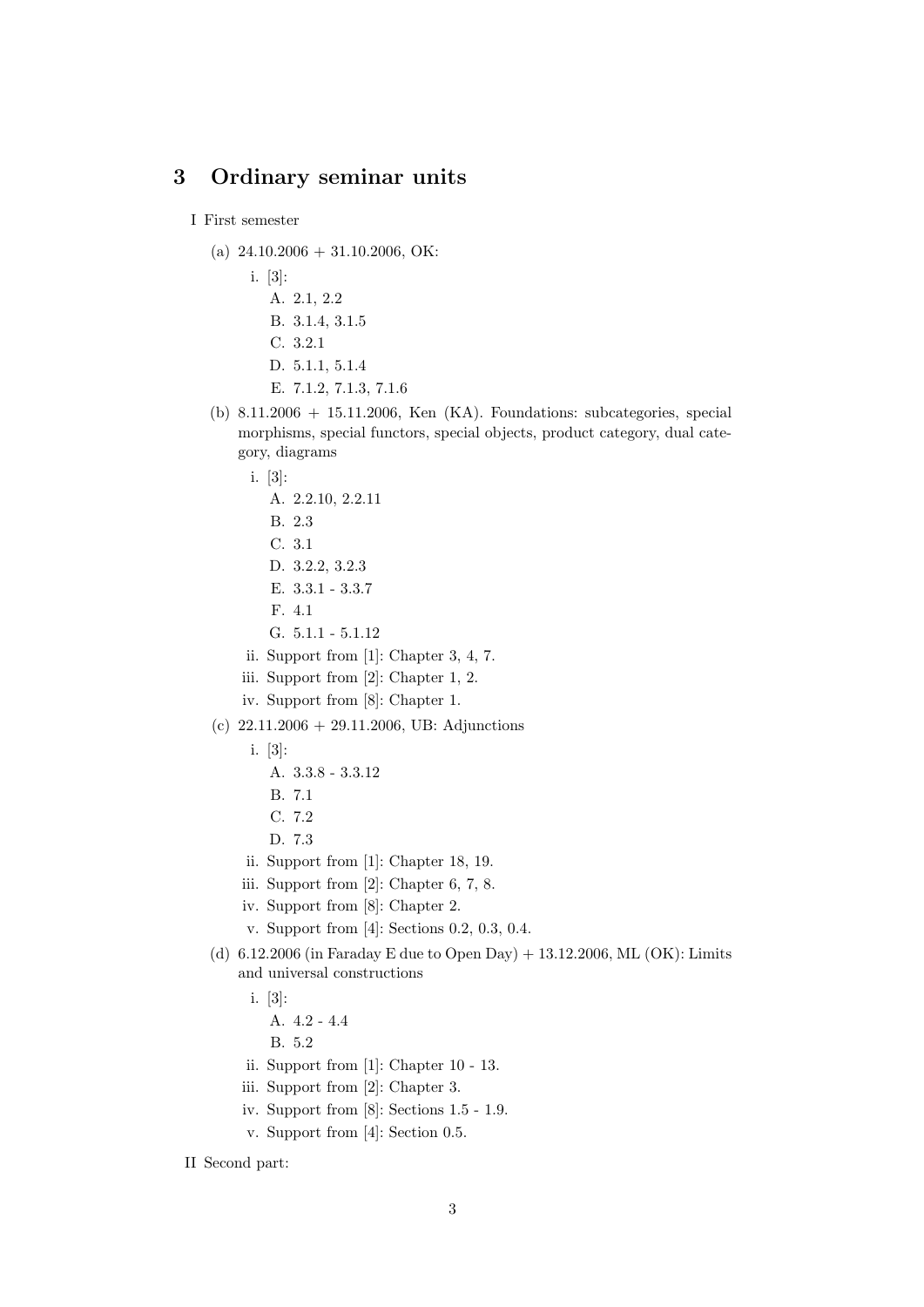- (a) 7.2.2006 + 14.2.2006, Will (FM) : Concrete categories I
	- i. [3]:
		- A. 6.1 6.4.
	- ii. Support from [1]: Chapter 5, 8.
- (b) 21.2.2006 + 28.2.2006, ???: Concrete categories II
- (c)  $7.3.2006 + 14.3.2006$ , Gift (AB): Examples from the book I
	- i. [3]: A. Examples of Chapter 2 - 5.
	-
- (d) 21.3.2006 + ???, Liam (PM): Institutions I
	- i. [3]:
		- A. 6.5
		- B. 7.4, 7.5.
- (e) Examples from the book II
	- i. [3]:
		- A. Examples of Chapter 6, 7.
- (f) Institutions II

#### 4 Additional seminar units

- 1. UB + PM : Cartesian closed categories and monads
- 2. MR: Institutions
- 3. FM: Bisimulation

#### Literatur

- [1] Jiří Adámek, Horst Herrlich, and George E. Strecker. Abstract and Concrete Categories (The Joy of Cats). Published under the GNU Free Documentation License, January 2004. Available at http://katmat.math.uni-bremen.de/acc.
- [2] Thomas S. Blyth. Categories. Longman, 1986. ISBN 0-582-98804-7 (paperback).
- [3] José Luiz Fiadeiro. Categories for Software Engineering. Springer, 2005. ISBN 3-540-20909-3.
- [4] J. Lambek and P.J. Scott. Introduction to higher order categorical logic, volume 7 of Cambridge studies in advanced mathematics. Cambridge University Press, 1988. ISBN 0 521 35653 9.
- [5] Saunders Mac Lane. Categories for the Working Mathematician. Springer-Verlag, New York, 1971. ISBN 0-387-90036-5.
- [6] Saunders Mac Lane and Ieke Moerdijk. Sheaves in Geometry and Logic: A First Introduction to Topos Theory. Universitext. Springer, 1992. ISBN 0-387-97710-4; QA169.M335.